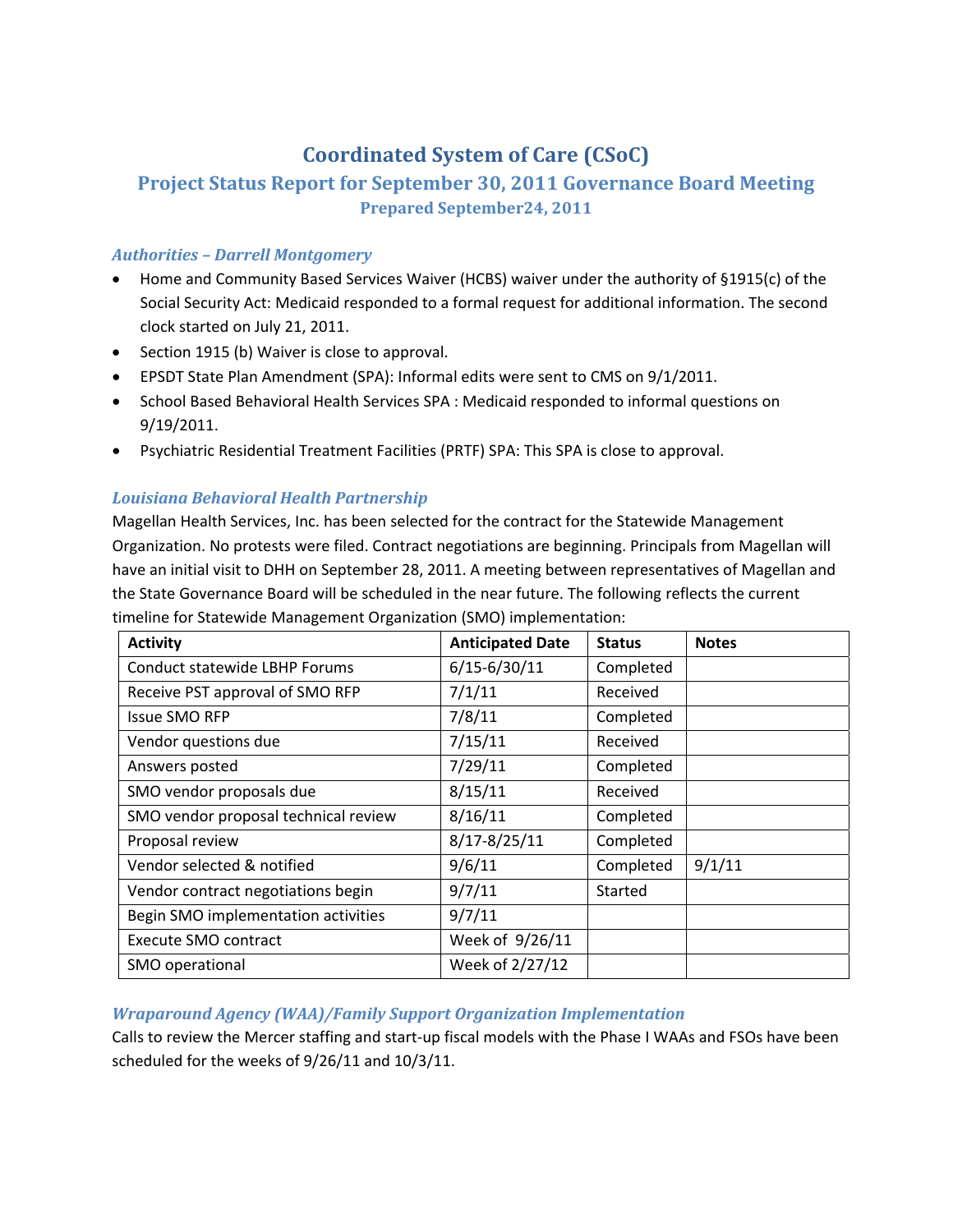The CSoC State Team is busy preparing for the Implementation Institute being held on 10/5 and 10/6 in Alexandria. Regularly scheduled calls are being held between CSoC Liaisons and the regions. The Director has been involved in these calls as needed.

#### Next steps

- (1) Continue to conduct follow‐up sessions/conference calls with implementing regions.
- (2) Conduct conference call between WAA/FSO representatives and Mercer to review fiscal models and answer questions.
- (3) Finalize materials for the Implementation Institute.

| <b>Name of Workgroup</b>            | <b>Focus/Activities</b>                                                                                                                                                           | <b>Next Steps</b>                                                                                                                                                                     |
|-------------------------------------|-----------------------------------------------------------------------------------------------------------------------------------------------------------------------------------|---------------------------------------------------------------------------------------------------------------------------------------------------------------------------------------|
| Operations                          | IT & Programmatic Issues                                                                                                                                                          | Initial work completed; work will<br>resume with Magellan shortly                                                                                                                     |
| <b>Financial Stability</b>          | Reviewed financial requirements of the<br>RFP, 1915i and 1915c documents and<br>sample reporting tools provided by<br>Mercer. Now reviewing sample tools<br>provided by Magellan. | CSoC partner departments will<br>need to assist in developing<br>financial reporting tools that<br>address their needs                                                                |
| Non-Residential Provider            | Discussion regarding different provider<br>types/groups, training and certification.                                                                                              | Work will continue and integrate<br>representatives from Magellan<br>in the near future                                                                                               |
| <b>Outpatient Rate Setting</b>      | Rate setting                                                                                                                                                                      | The State and Mercer will<br>continue work to finalize rates                                                                                                                          |
| PRTF/TGH                            | Working to assess PRTF and TGH<br>capacity and address TGH licensing                                                                                                              | Work is ongoing; follow-up is<br>occurring on concerns raised by<br>potential PRTF provider re: rates<br>and also current capacity needs<br>for various levels of out of home<br>care |
| <b>State Staff Training</b>         | Training grid presented at last<br>Governance Board meeting. Continues<br>to be refined as needed.                                                                                | Initial forums/trainings will be<br>scheduled for November                                                                                                                            |
| Children's Fee for Service<br>Codes | The group has completed its tasks                                                                                                                                                 | Work is dependent on finalizing<br>rates                                                                                                                                              |

#### *Operations*